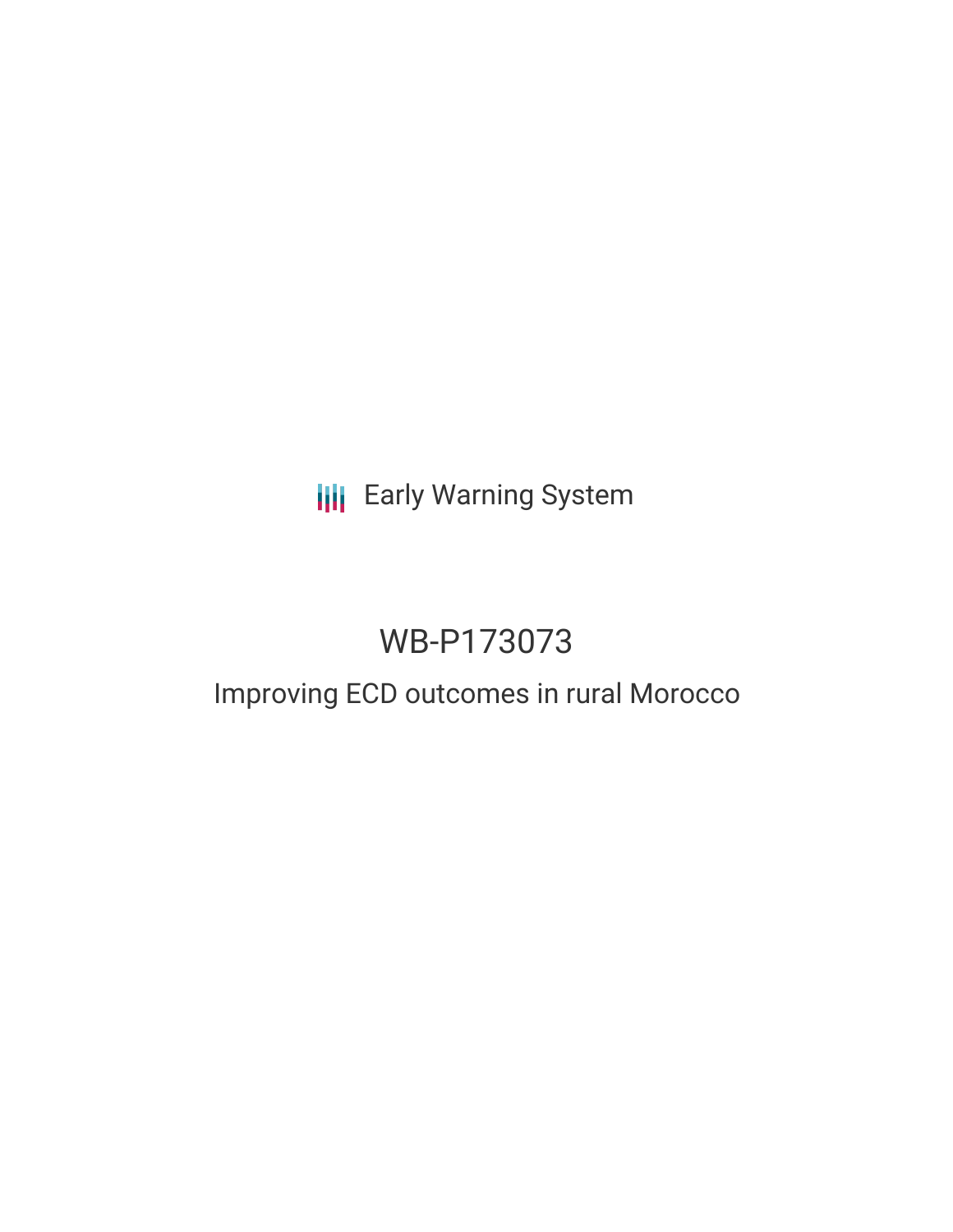

#### **Quick Facts**

| <b>Countries</b>               | Morocco                     |
|--------------------------------|-----------------------------|
| <b>Financial Institutions</b>  | World Bank (WB)             |
| <b>Status</b>                  | Proposed                    |
| <b>Bank Risk Rating</b>        |                             |
| <b>Borrower</b>                | Government of Morocco       |
| <b>Sectors</b>                 | <b>Education and Health</b> |
| <b>Investment Amount (USD)</b> | \$200.00 million            |
| <b>Project Cost (USD)</b>      | \$600.00 million            |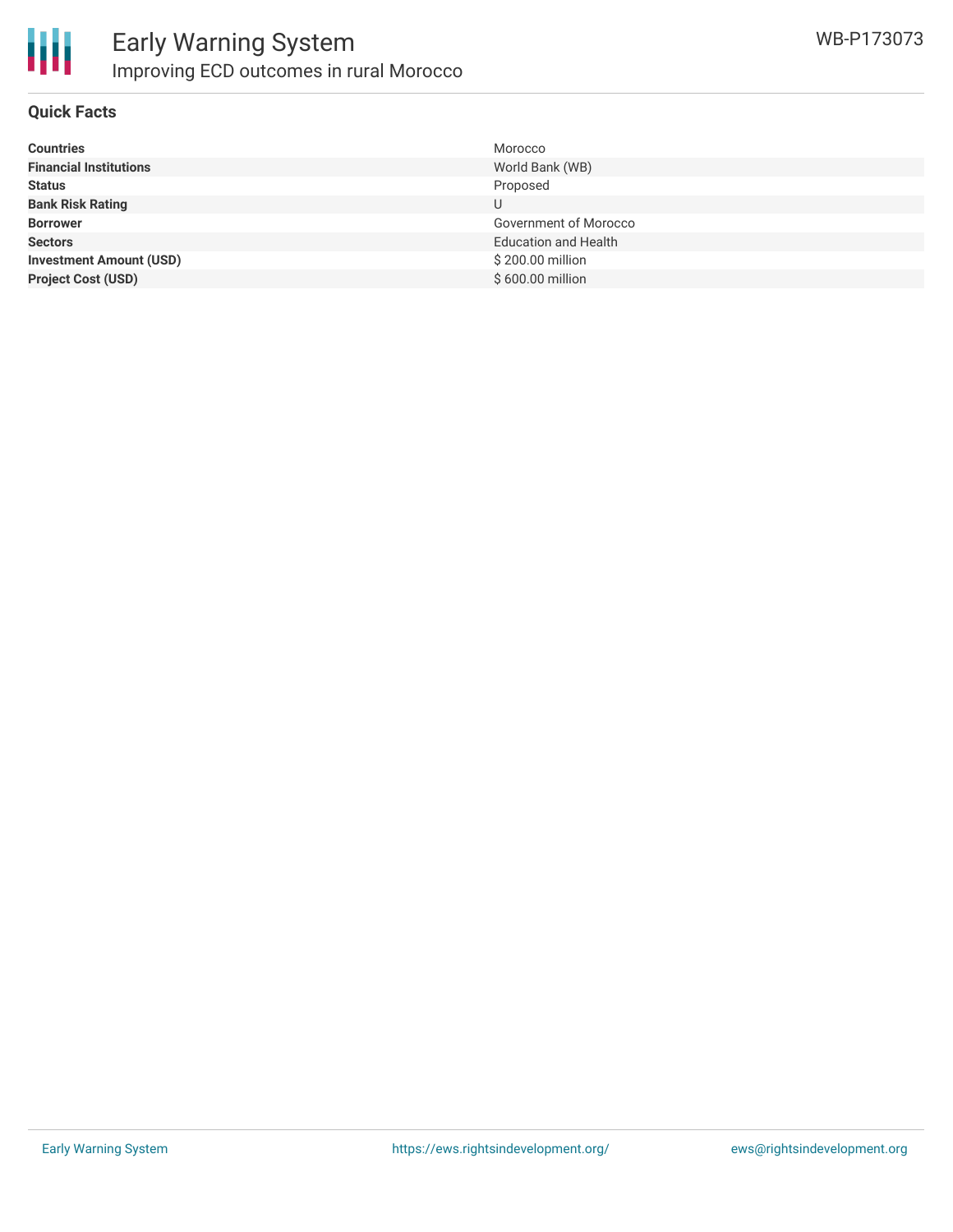

#### **Project Description**

To improve access to and quality of select services that promote early childhood development in rural areas of Morocco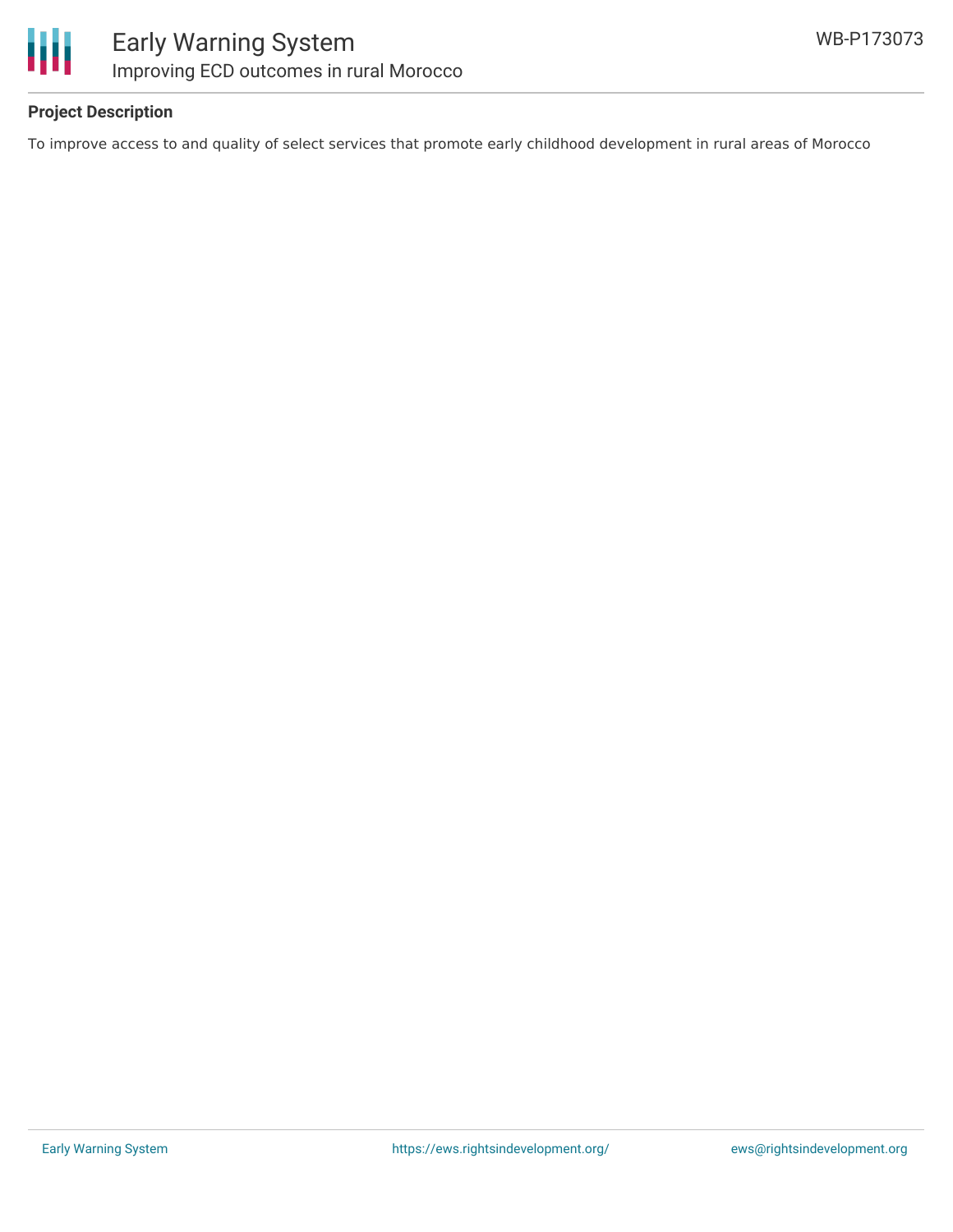

#### **Investment Description**

World Bank (WB)

No investment type available at the time of the snapshot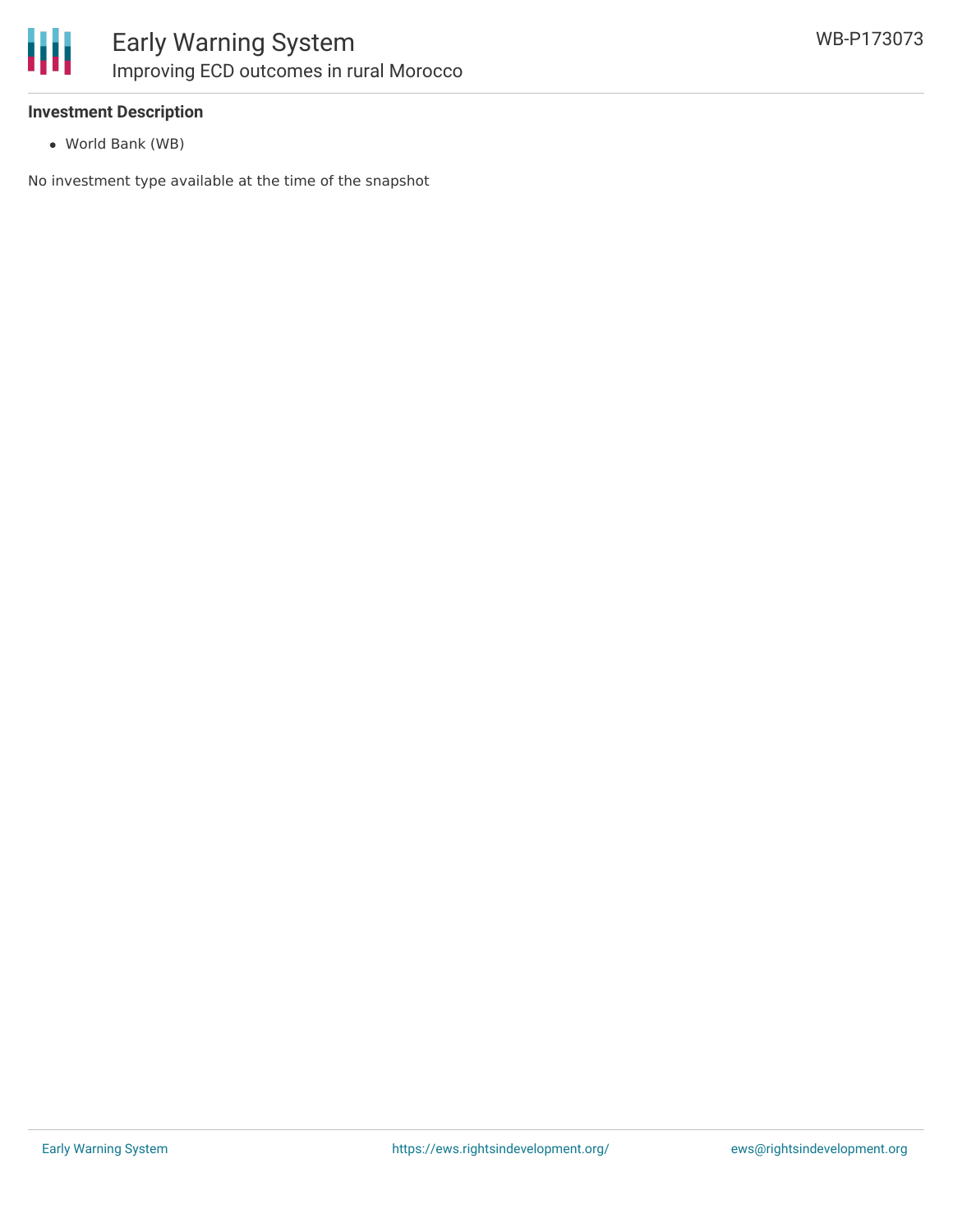#### **Contact Information**

#### ACCESS TO INFORMATION

To submit an information request for project information, you will have to create an account to access the Access to Information request form. You can learn more about this process at: https://www.worldbank.org/en/access-toinformation/request-submission

#### ACCOUNTABILITY MECHANISM OF THE WORLD BANK

The World Bank Inspection Panel is the independent complaint mechanism and fact-finding body for people who believe they are likely to be, or have been, adversely affected by a World Bank-financed project. If you submit a complaint to the Inspection Panel, they may investigate to assess whether the World Bank is following its own policies and procedures for preventing harm to people or the environment. You can contact the Inspection Panel or submit a complaint by emailing ipanel@worldbank.org. Information on how to file a complaint and a complaint request form are available at: https://www.inspectionpanel.org/how-tofile-complaint